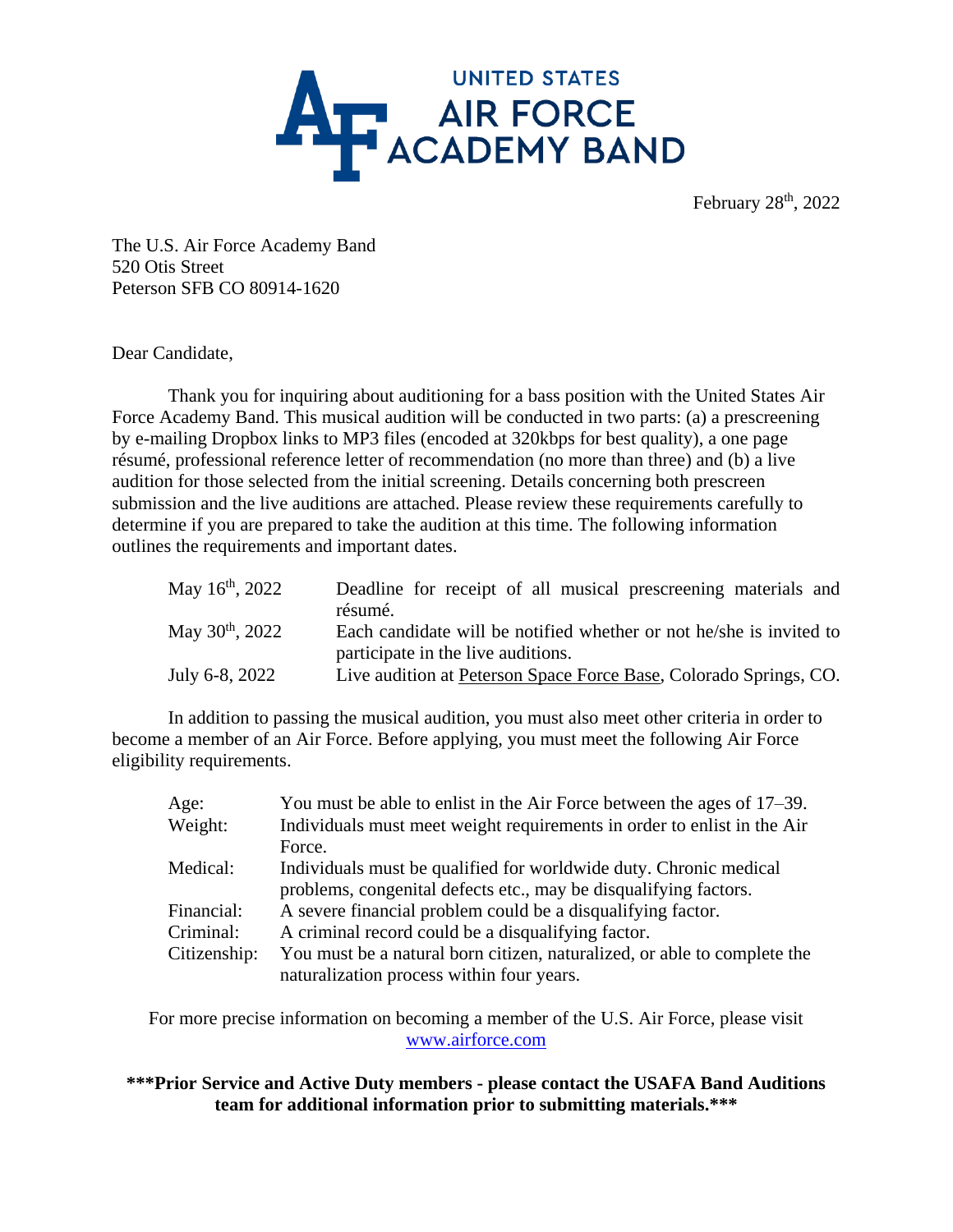If you are invited to the live audition, you will be required to meet with an official Air Force recruiter to be pre-qualified for basic military training. If you have any questions that pertain to the aforementioned eligibility requirements, please do not hesitate to contact us.

Thank you so much for contacting the United States Air Force Academy Band regarding our upcoming audition. We hope you have a great experience during this process and wish you the best of luck. Please let me know if I can help you with anything. Do not hesitate to contact me directly at (719) 761-4805 or email [usafabandauditions@gmail.com](mailto:usafabandauditions@gmail.com) if you have additional questions.

Sincerely,

 RYAN JANUS, MSgt, USAF The USAF Academy Band NCOIC, Auditions

Attachments:

- 1. Audition Requirements (pre-screen)
- 2. Job Qualifications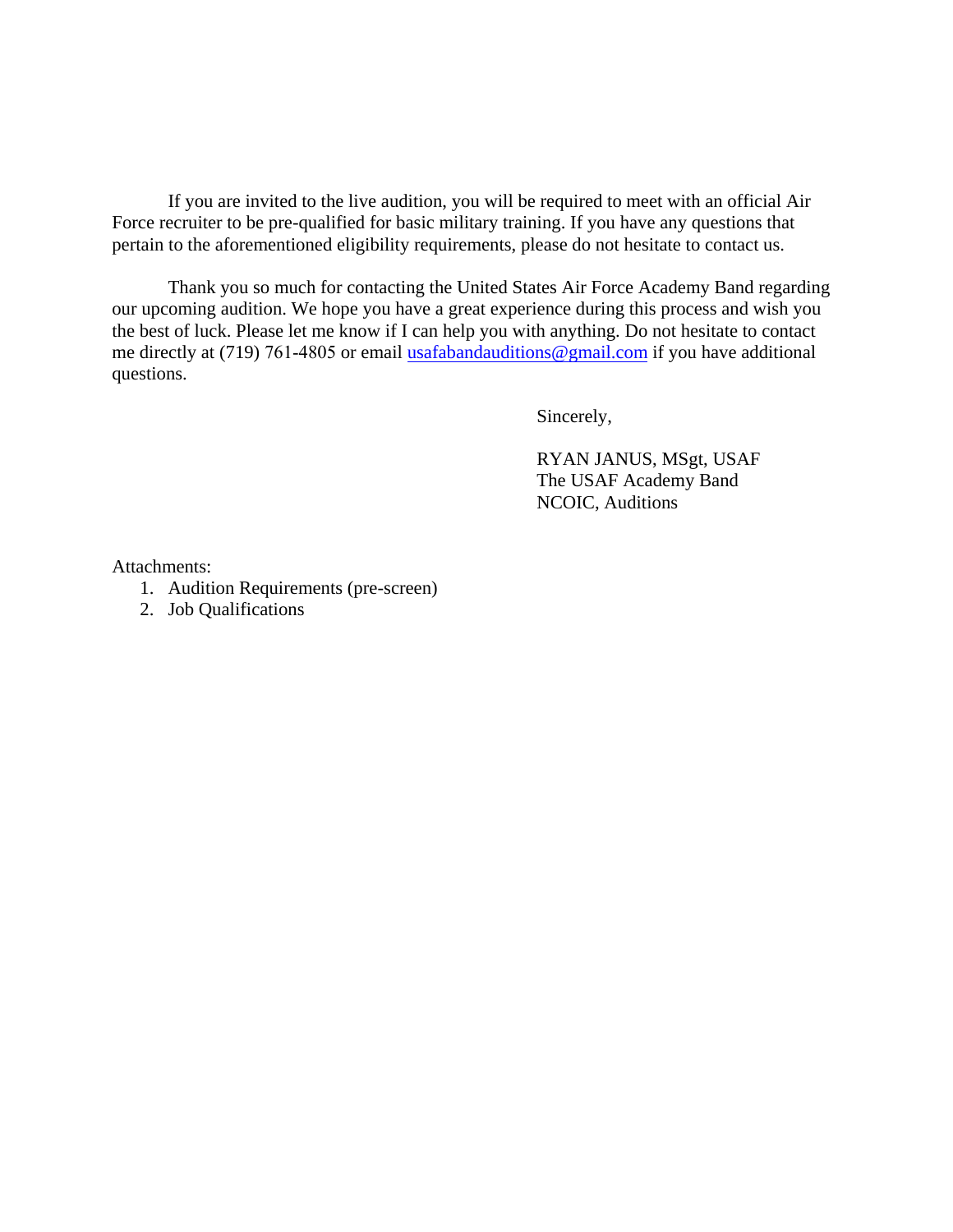# **UNITED STATES AT AIR FORCE**

#### **ANNOUNCES A PREMIER BAND OPENING FOR:**

### **BASS – TOP 40/Commercial/Jazz/Country/Classical \_\_\_\_\_\_\_\_\_\_\_\_\_\_\_\_\_\_\_\_\_\_\_\_\_\_\_\_\_\_\_\_\_\_\_\_\_\_\_\_\_\_\_\_\_\_\_\_\_\_\_\_\_\_\_\_\_\_\_\_\_\_\_\_\_\_\_\_\_\_\_\_\_\_\_\_\_\_\_\_\_\_\_\_\_\_\_\_\_\_**

#### **PRE-SCREENING REQUIREMENTS INCLUDE:**

- Resume
- Professional reference letter of recommendation (no more than three)
- Audio Recordings demonstrating musical  $\&$  stylistic versatility on string  $\&$  electric bass including:
	- **A) String Bass Solo/Etude:** Perform one of the following works (or a similar level work)
		- **a.** Eccles: Sonata in g minor
		- **b.** Simandi : Etude in e minor
	- **B) Jazz:** Perform appropriate bass line and solo with a jazz ensemble &/or 3-6 member combo in the following categories. Either electric or double bass may be used, but at least one piece must be played on each instrument.
		- **a.** Bossa Nova
		- **b.** Swing
		- **c.** Bebop
	- **C) Popular Music:** Perform appropriate bass line and solo with a pop ensemble in the following categories. Either electric or double bass may be used, but at least one piece must be played on each instrument.
		- **a.** Rock
		- **b.** Pop/RB
		- **c.** Country
		- **d.** Funk

NOTE: You may need to make a recording specifically for this audition. However, if you already have studio or live recordings which fully demonstrate the requirements listed above, you may send those. We stress the importance of having all required items on your pre-screening audio recording.

#### *All résumés and pre-screening materials must be received by May 16th, 2022 \_\_\_\_\_\_\_\_\_\_\_\_\_\_\_\_\_\_\_\_\_\_\_\_\_\_\_\_\_\_\_\_\_\_\_\_\_\_\_\_\_\_\_\_\_\_\_\_\_\_\_\_\_\_\_\_\_\_\_\_\_\_\_\_\_\_\_\_\_\_\_\_\_\_\_\_\_\_\_\_\_\_\_\_\_\_\_\_\_\_*

#### **LIVE Audition Date: July 6-8, 2022, Peterson Space Force Base, Colorado Springs, CO**

*Each candidate will be notified of prescreen results by May 30th, 2022. Live audition is by invitation only.*

#### **E-mail MP3 Files (encoded at 320kbps), Résumé and References, both via Dropbox to: usafabandauditions@gmail.com**

Promotion to the Rank of Technical Sergeant (E6) Starting Salary: \$57,336 - \$60,828 Annually Permanent Duty Assignment Full Medical and Dental Benefits 30 Days Paid Vacation Per Year Post 9/11 GI Bill for College up to \$80,000

Call (719) 556-9961, E-mai[l usafabandauditions@gmail.com,](mailto:usafabandauditions@gmail.com) or visit our website a[t https://www.music.af.mil/Bands/US-Air-Force-Academy-Band/](https://www.music.af.mil/Bands/US-Air-Force-Academy-Band/) for further information. The United States Air Force is an Equal Opportunity Employer